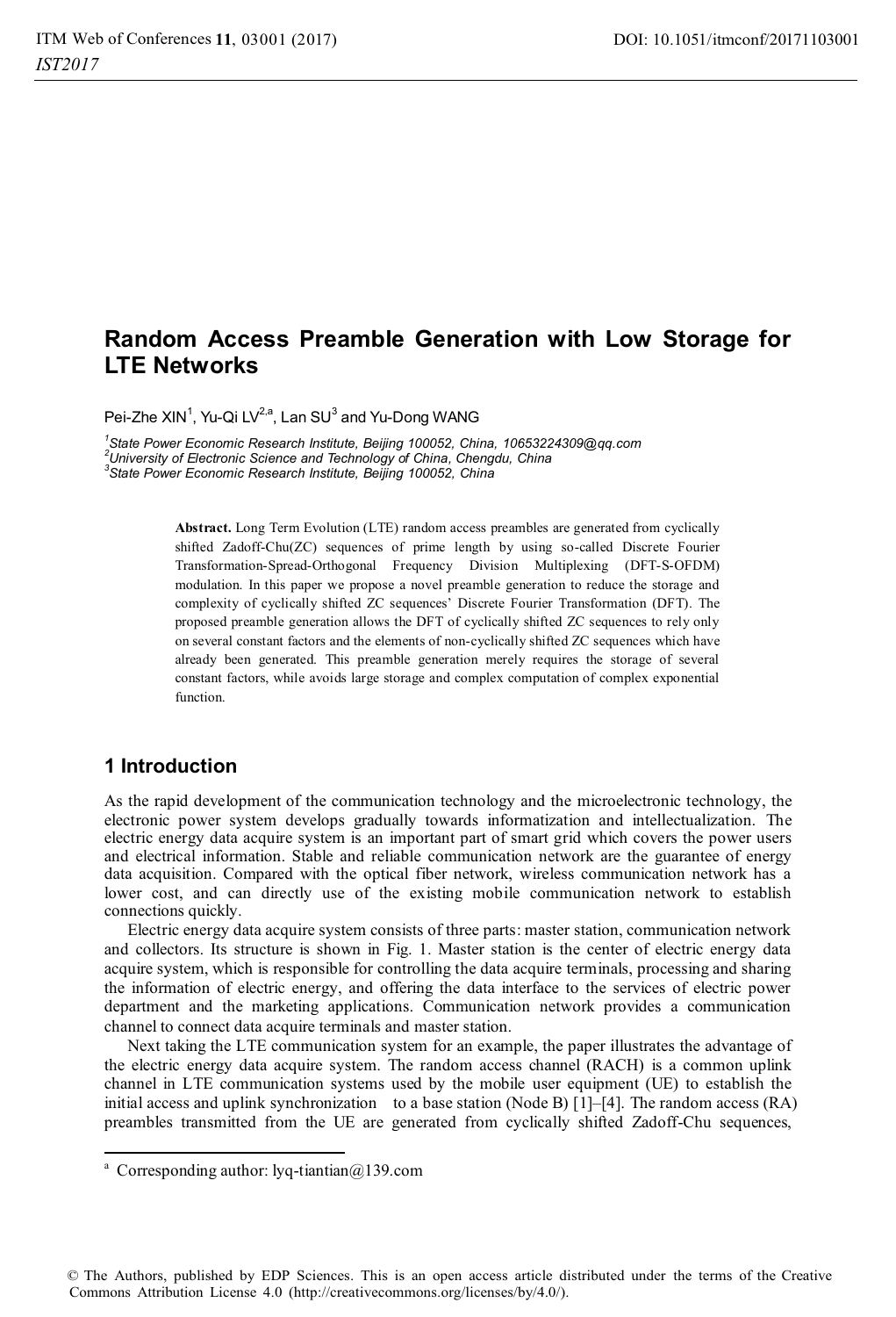owing to their good correlation properties [5]. In the generation of the random access preambles, first we need to perform an *N*-point discrete fourier transform of a cyclically shifted ZC sequences defined by the root index  $u$  and the cyclic shift  $C_v$ . However, large storage and complex computation of complex exponential function in DFT cannot meet the mobile transceivers' storage and computational requirements.



**Figure 1.** Structure of electric energy data acquire system

To reduce the storage and complexity of cyclically shifted ZC sequences' discrete fourier transform, several effective work has been done. CHARLES M. RADER expressed a fast fourier transform (FFT) algorithm of prime length *M* as a fast convolution [6-7]. But the computation of three FFTs of highly composite length *N*>*M* is still required. Then the efficient discrete fourier transform structures more suitable for applications of ZC sequences have been derived [8]. Nevertheless, the discrete fourier transform structures in [8] cannot always be used to reduce the number of operations in the transmitter of long term evolution user equipment, as the transmitted random access (RA) preamble can be a cyclically shifted version of the basic ZC sequences. In addition, this discrete fourier transform structures cannot avoid large storage and complex computation of complex exponential function.

In this paper, we propose the discrete fourier transform of cyclically shifted ZC sequences of prime length depends only on several constant factors and the elements of the non-cyclically-shifted ZC sequence which has already been generated. The fact allows us to reduce the number of arithmetic operations and the storage of complex exponential function for computing the discrete fourier transform of a cyclically shifted ZC sequence of prime length.

### **2 Definition and previous DFT of preamble sequences**

In this paper, we propose the discrete

#### **2.1 Definition**

The  $u^{\text{th}}$  root Zadoff-Chu sequence of prime length  $N_{ZC}$  is defined as [5]

$$
x_u(n) = e^{-j\frac{\pi u n(n+1)}{N_{\text{ZC}}}}, \quad 0 \le n \le N_{\text{ZC}} - 1 \tag{1}
$$

where the root index *u* is an integer less than the prime  $N_{ZC}$ . From the *u*<sup>th</sup> root Zadoff-Chu sequence, random access preambles with zero correlation zones of length  $N_{\text{CS}}-1$  are defined by cyclic shifts according to [5]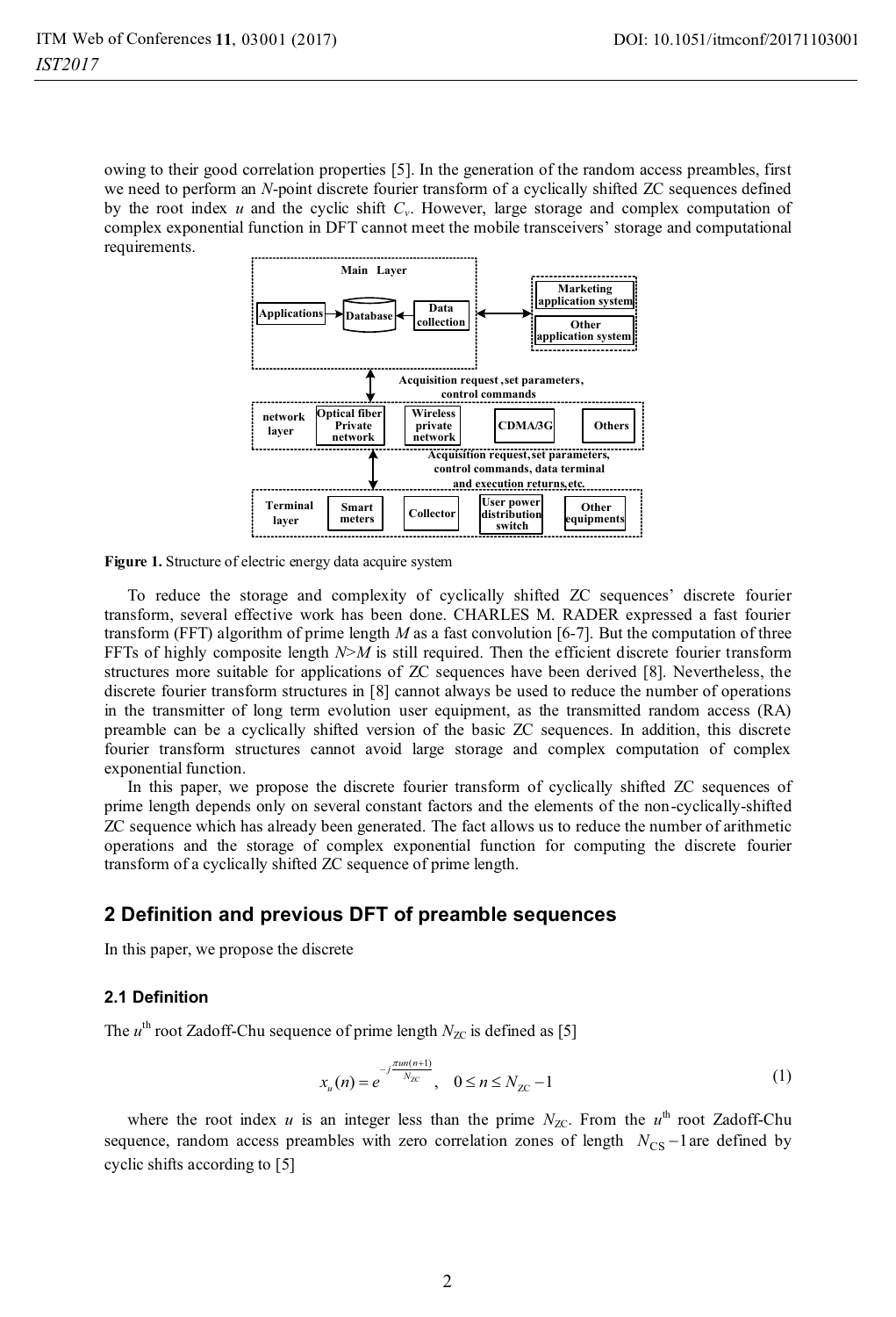$$
x_{u,v}(n) = x_u((n + C_v) \bmod N_{ZC})
$$
\n(2)

where the cyclic shift  $C_v$  is equal to  $vN_{\text{CS}}$ , for unrestricted sets.

In LTE, the uplink random access preamble is defined by a complex baseband signal of the form [8]:

$$
s(k) = \sum_{m=0}^{N_{\text{TC}}-1} \sum_{n=0}^{N_{\text{TC}}-1} x_{u,v}(n) e^{-j\frac{2\pi n m}{N_{\text{TC}}}} \cdot e^{j\frac{2\pi (m+m_0)k}{L}}
$$
(3)

*where −N<sub>CP</sub>* ≤*k* <*L* and *N<sub>ZC</sub>*=839, *L*=24576. *N<sub>CP</sub>* is the variable cyclic prefix length. The above formula is the discrete time expression of the formula given in [5] where a number of random access protocol parameters have been condensed into a single  $m<sub>0</sub>$  for brevity. In the generation of such RA preambles, the first step is to perform a *N*-point discrete Fourier transform of a cyclically shifted ZC sequence by the root index  $u$  and the cyclic shift  $C_v$ .

#### **2.2 Previous DFT of preamble sequences**

In practice, the DFT is almost always implemented as a FFT, which allows a reduction in the number of arithmetic operations from approximately  $N^2$  to  $N\log_2N$  [9]. Considering the special properties of ZC sequences, an attempt to reduce the computation complexity of ZC sequences' DFT has been done in [8]. The DFT of the  $u^{\text{th}}$  root ZC sequence  $x_u(n)$  of prime length  $N_{ZC}$  is equal to a conjugated and time-scaled version of  $x<sub>u</sub>(n)$ , up to a constant factor:

$$
X_u(k) = x_u^*[u^{-1}k]X_u(0)
$$
\n(4)

where '\*' denotes complex conjugation, and  $u^{-1}=1/u$  is the modular multiplicative inverse of *u*, i.e. an integer such that  $uu^{-1}=1$  mod  $N_{ZC}$ .

By using the DFT properties of cyclically shifted sequences, the DFT *Xu,v*(*k*) of cyclically shifted ZC sequence  $x_{uv}(n)$  can be expressed as

$$
X_{u,v}(k) = X_u(k)e^{j\frac{2\pi kC_v}{N_{x}}}
$$
\n(5)

By applying  $(4)$  to  $(5)$ , we obtain

$$
X_{u,v}(k) = x_u^*(u^{-1}k)X_u(0)e^{j\frac{2\pi kC_v}{N_{xx}}}
$$
\n(6)

It is obvious that (6) cannot avoids complex computation of complex exponential function in computing the DFT of cyclically shifted ZC sequences. In addition,  $(N_{ZC} - 1)$  complex values of  $X_u(0)$ should be prestored in memory, since there are  $(N_{ZC}-1)$  root Zadoff-Chu sequences that can be transmitted from the mobile transceivers [5].

#### **3 Proposed preamble generation**

To avoid complex computation of complex exponential function and obtain the structure of an efficient DFT of a cyclically shifted ZC sequence, (6) should be transformed into another form that includes no extra complex exponential functions.

By utilizing the definition of the  $u<sup>th</sup>$  root Zadoff-Chu sequence of prime length  $N_{ZC}$ , we obtain that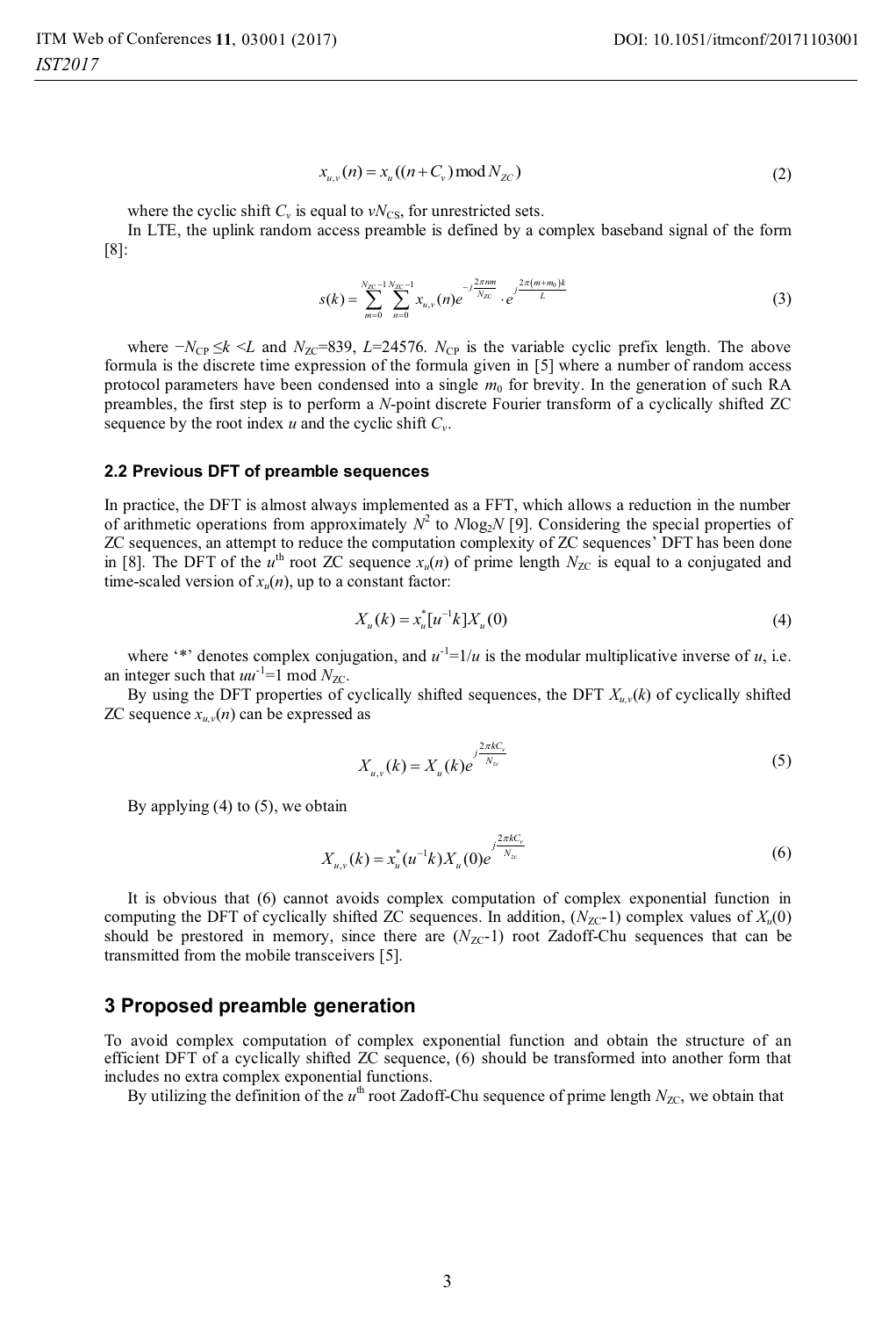$$
x_{u}^{*}(u^{-1}k)e^{\int \frac{2\pi kC_{v}}{N_{x}}} = e^{\int \frac{\pi u[u^{-1}k(u^{-1}k+1)]}{N_{x}}} e^{\int \frac{\pi u(2u^{-1}kC_{v})}{N_{x}}} = e^{\int \frac{\pi u[(u^{-1}k+C_{v})(u^{-1}k+C_{v}+1)-C_{v}(C_{v}+1)]}{N_{x}}} = e^{\int \frac{\pi u[(u^{-1}k+C_{v})(u^{-1}k+C_{v}+1)]}{N_{x}}} e^{-\int \frac{\pi uC_{v}(C_{v}+1)}{N_{x}}} = x_{u}^{*}(u^{-1}k+C_{v})x_{u}(C_{v})
$$
\n(7)

In the derivation of (7), the periodicity of the root ZC sequences has been applied. It is easily verified that  $x_u(n)$  is periodic with prime  $N_{ZC}$ . After substituting (7) into (6), it can be seen that

$$
X_{u,v}(k) = x_u^*(u^{-1}k + C_v)x_u(C_v)X_u(0)
$$
\n(8)

Through observing the form of  $X_u(0)$ , we find that  $X_u(0)$  can be expressed as

$$
X_u(0) = \sum_{n=0}^{N_{ZC} - 1} e^{-j\frac{\pi u n (n+1)(N_{ZC} + 1)}{N_{ZC}}} = \sum_{n=0}^{N_{ZC} - 1} e^{-j\frac{2\pi u \alpha (n+1)(N_{ZC} + 1)}{N_{ZC}}} = \sum_{n=0}^{N_{ZC} - 1} e^{-j\frac{2\pi u \alpha [(n+\alpha)^2 - \alpha^2]}{N_{ZC}}} = e^{-j\frac{2\pi u \alpha^3}{N_{ZC}}} \sum_{n=0}^{N_{ZC} - 1} e^{-j\frac{2\pi u \alpha (n+\alpha)^2}{N_{ZC}}} = e^{-j\frac{2\pi u \alpha^3}{N_{ZC}}} G(u\alpha, N_{ZC})^*
$$

where  $G(m, L)^*$  is the complex conjugate of the quadratic Gauss sum [9]

$$
G(m, L) = \sum_{k=0}^{L-1} e^{j\frac{2\pi mk^2}{L}}
$$
\n(10)

and  $\alpha = (N_{ZC} + 1)/2$  is an integer for odd prime  $N_{ZC}$ . Considering prime  $N_{ZC}$  and  $(u\alpha, N_{ZC}) = 1$ ,  $G(u\alpha, N_{ZC}) = 1$  $N_{\text{ZC}}$ <sup>\*</sup> can be expressed as

$$
G(u\alpha, N_{zc})^* = \left(\frac{u\alpha}{N_{zc}}\right)G(1, N_{zc})^*
$$
  

$$
= \left(\frac{u}{N_{zc}}\right)\left(\frac{\alpha}{N_{zc}}\right)G(1, N_{zc})^*
$$
 (11)

where ( $u/N_{\text{ZC}}$ ) and ( $\alpha/N_{\text{ZC}}$ ) denote Legendre symbols [10]. And if  $u\neq 0$  mod N<sub>ZC</sub>, then the values of the Legendre symbol  $(u/N_{ZC})$  are 1 or -1. From (10) and (11), it can be seen that

$$
X_1(0) = e^{\int \frac{2\pi a^3}{N_{ZC}}} \left(\frac{\alpha}{N_{ZC}}\right) G(1, N_{ZC})^* \tag{12}
$$

Thus by applying  $(11)$  and  $(12)$  to  $(10)$ , we obtain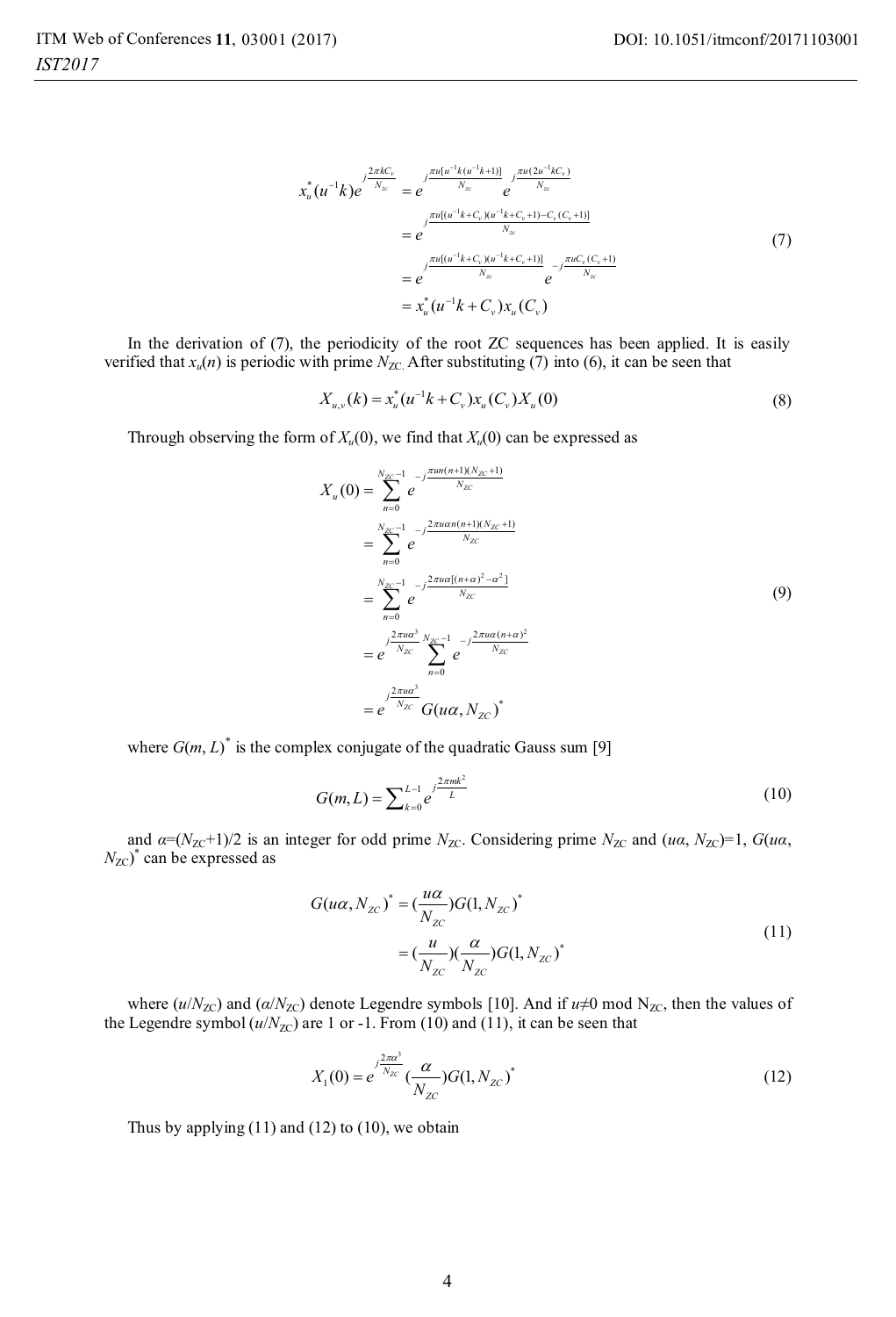$$
X_u(0) = e^{-\int \frac{j^{2\pi(u-1)\alpha^3}}{N_{ZC}}} \left(\frac{u}{N_{ZC}}\right) X_1(0) \tag{13}
$$

To avoid complex computation of the complex exponential function  $e^{j\frac{2\pi(u-1)\alpha^3}{N_{\mathcal{K}}}}$ , (13) should be  $2\pi(u-1)\alpha^3$ simplified further as

$$
e^{-\frac{j^{2\pi(u-1)\alpha^{3}}N_{\chi c}}{N_{\chi c}}} = e^{-j\frac{\pi(u-1)(1-N_{\chi c})\alpha^{2}}{N_{\chi c}}}
$$
  
= 
$$
e^{-j\frac{2\pi(u-1)\beta\alpha}{N_{\chi c}}\frac{N_{\chi c}}{2} + \frac{1}{2})}
$$
  
= 
$$
e^{-j\frac{\pi(u-1)\beta\alpha}{N_{\chi c}}}
$$
  
= 
$$
x_{u-1}(\beta)
$$
 (14)

where  $\beta = (N_{ZC} - 1)/2$ . And then substituting (13) and (14) into (8), the DFT of cyclically shifted ZC sequences can be expressed as

$$
X_{u,v}(k) = \left(\frac{u}{N_{ZC}}\right)x_u^*(u^{-1}k + C_v)x_u(C_v)x_{u-1}(\beta)X_1(0)
$$
\n(15)

To simplify the computation of (15), the constant factors can be prestored in memory.  $(N_{ZC} - 1)$  and 2*M* bits are needed to prestore the Legendre symbol ( $u/N_{TC}$ ) and the complex value  $X_1(0)$  respectively if real and imaginary parts art *M* bits. Therefore  $(N_{ZC-1}+2M)$  bits are needed to prestore the constant factors in memory.

#### **4 Storage and complexity analysis**

From (15) it follows that, for a given root *u* and the cyclic shift  $C<sub>v</sub>$  of the ZC sequence of prime length  $N_{ZC}$ , the corresponding DFT is cyclically delayed and then cyclically sampled complex conjugated version of already generated basic ZC sequences, multiplied by a constant, which consists of four factors: the  $(C_v+1)^{\text{th}}$  element of the  $u^{\text{th}}$  root ZC sequence, the  $(\beta+1)^{\text{th}}$  element of the  $(u-1)^{\text{th}}$  root ZC sequence, the sum of all the elements of the  $1<sup>th</sup>$  root ZC sequence, and the Legendre symbol. Some constant factors, like the sum and the Legendre symbol, can be prestored in memory to accelerate the generation of LTE random access preambles. For the previous DFT of preamble sequences,  $(N_{ZC} - 1)$ complex values of  $X_u(0)$  and  $N_{ZC}$  complex values of exp( $j2\pi kC_v/N_{ZC}$ ) should be prestored, while the proposed DFT merely requires the storage of  $(N_{ZC} - 1)$  binary values of the Legendre symbol and one complex values  $X_1(0)$ .

The table of storage and complexity analysis between the previous and proposed DFT of preamble sequences goes as follows.

|                        | Storage<br>(bit)                          | Complexity<br>(complex)<br>multiplication) |
|------------------------|-------------------------------------------|--------------------------------------------|
| Previous<br><b>DFT</b> | $(N_{7C} - 1) \cdot 2M + N_{7C} \cdot 2M$ | $N_{7c}$ +1                                |
| Proposed<br><b>DFT</b> | $N_{7c}$ -1+2 $M$                         | $N_{7C}$ +3                                |

**Table 1.** Storage and Complexity Analysis

Suppose *M* bits are required for storing the real or imaginary of one complex.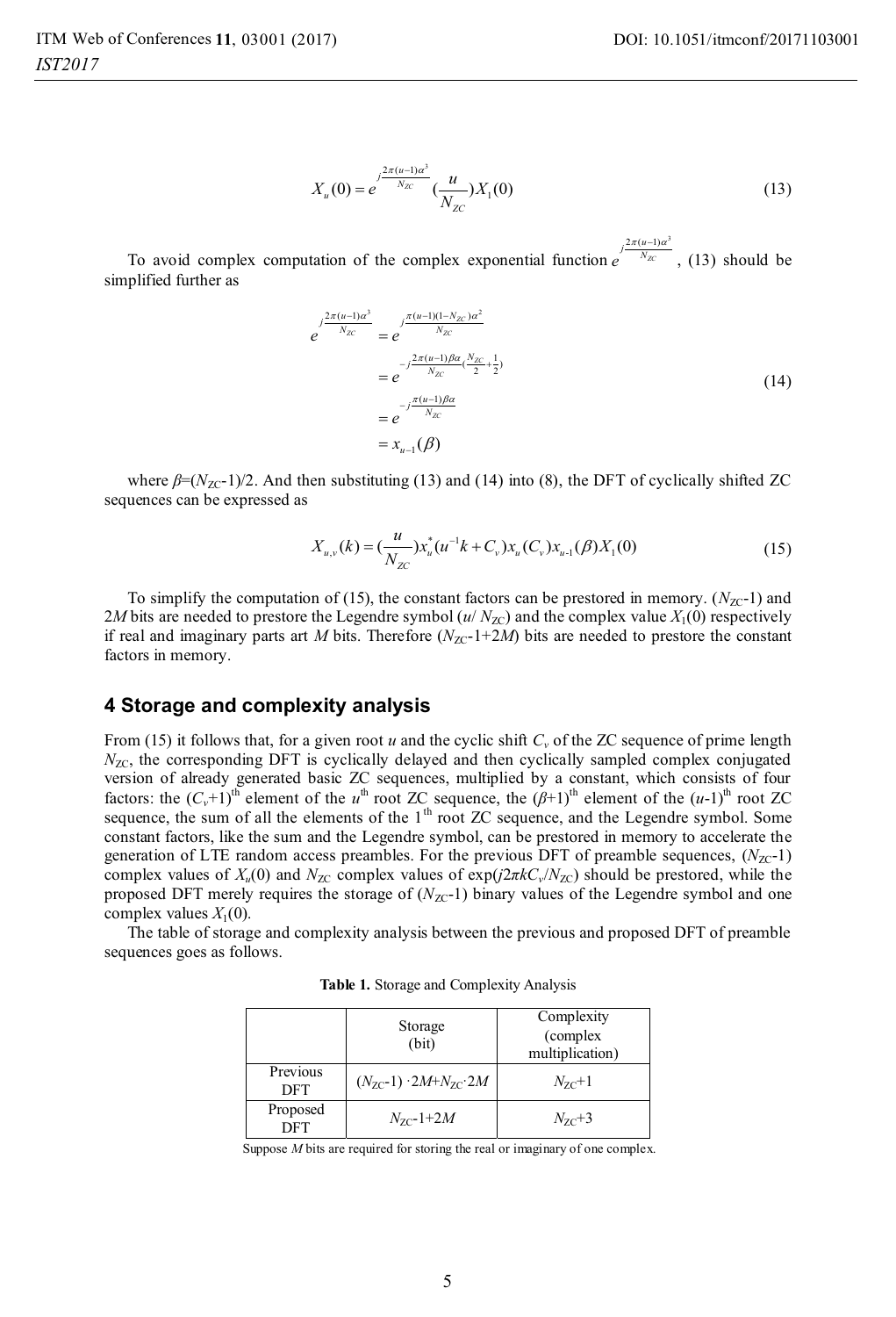In the generation of random access preambles for LTE systems, the random access preamble sequence length  $N_{ZC}$  is 839 when preamble formats 0~3 are in application [5]. And suppose M is equal to 12. The different storage requirement of the above two kinds of preamble generation is showed in the following Fig.2.



**Figure 2.** The storage requirement of the previous and proposed DFT of preamble sequences

From the above table and figure it follows that, although proposed DFT of preambles requires two more complex multiplications than the previous one, it reduces  $(N_{ZC} - 1) \cdot 2M + (N_{ZC} - 1) \cdot (2M - 1)$  bits storage, which is very helpful for hardware implementation of preamble generation.

### **Conclusion**

Random access preamble generation of low storage for LTE systems is presented. This preamble generation allows the DFT of cyclically shifted ZC sequences to depend only on several constant factors and the elements of already generated non-cyclically-shifted ZC sequences. In addition, large storage and complex computation of complex exponential function are replaced by prestoring several constant factors, which is significant for hardware implementation of LTE RA preamble generation.

# **Acknowledgment**

The paper is sponsored by the science and technology program of the State Grid Corporation of China (No. SGTYHT/15-JS-191).

# **References**

- 1. Mohammad M. Mansour, "Optimized Architecture for Computing Zadoff-Chu Sequences with Application to LTE," in *Global Telecommunications Conference*, 2009, pp. 1-6.
- 2. Yang Wen, Wei Huang, and Zhongpei Zhang, "CAZAC sequence and its application in LTE random access," in *Information Theory Workshop*, Oct. 2006, pp. 544-547.
- 3. B. M. Popovic, and O. Mauritz, "Random Access Preambles for Evolved UTRA Cellular System," *Spread Spectrum Techniques and Applications, 2006 IEEE Ninth International Symposium on*. Aug. 2006, pp. 488-492
- 4. Mehdi Aminjoo, Fredrik Gunnarsson, and Filip Andren, "3GPP LTE Random Access Channel Self-Optimization", *Proc. IEEE*, pp.2784-2793, January 2014.
- 5. 3GPP TS 36.211, "Evolved Universal Terrestrial Radio Access (E-UTRA); Physical Channels and Modulation," Mar. 2010.
- 6. Charles M. Rader, "Discrete Fourier transforms when the number of data samples is prime," *Proc. IEEE*, vol. 56, no. 6, pp. 1107-1108, June 1968.
- 7. Arun C.A. , P. Prakasam, "Design of high speed FFT algorithm For OFDM technique", *Proc. IEEE*, October 2016.
- 8. S. Beyme and C. Leung, "Efficient computation of DFT of Zadoff-Chu sequences," Electron. Lett., vol. 45, no. 9, pp. 461-463, Apr. 2009